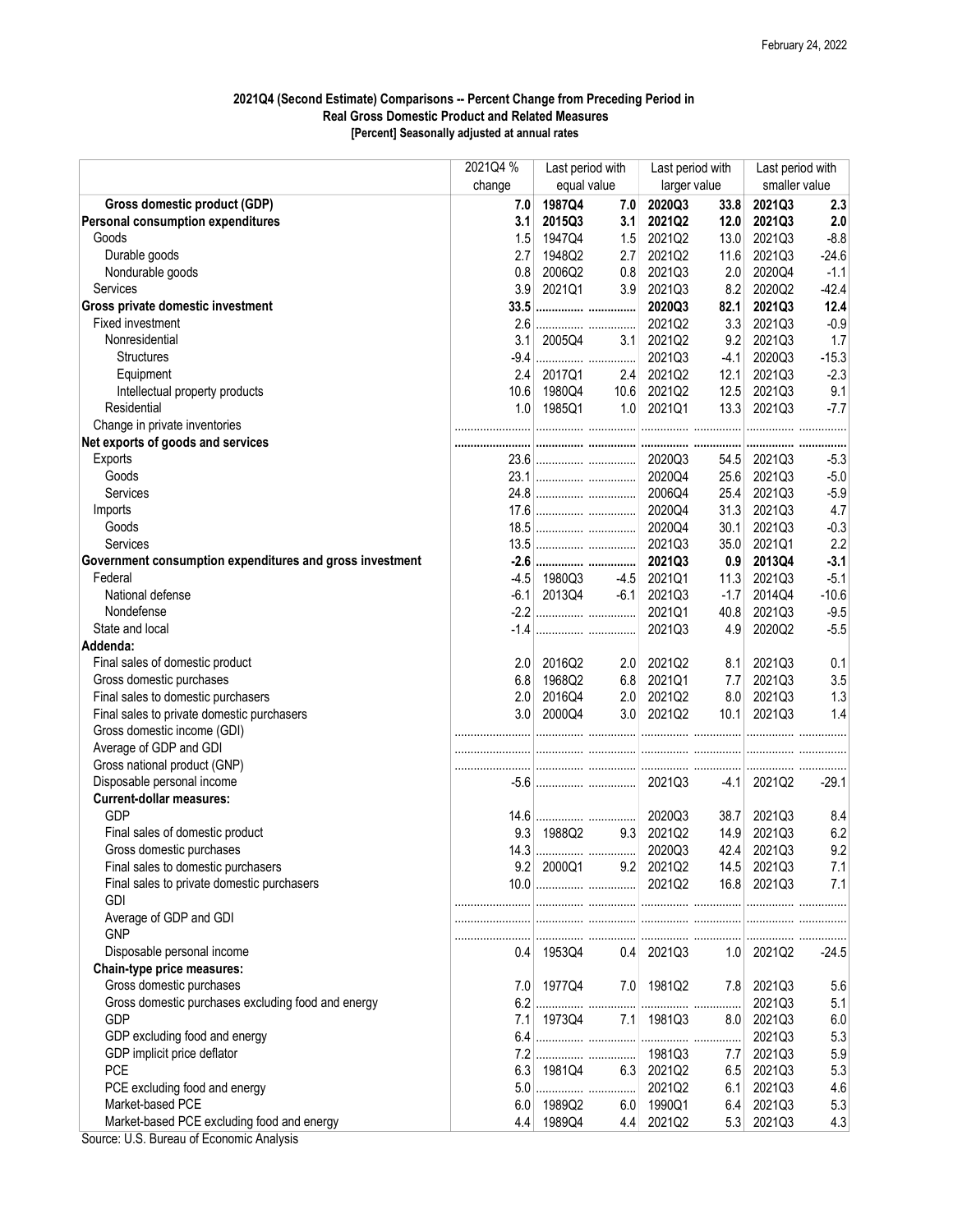## 2021Q4 (Second Estimate) Comparisons -- Contributions to Percent Change in Real Gross Domestic Product

|                                                          | 2021Q4       | Last period with |                  | Last period with |         | Last period with |         |
|----------------------------------------------------------|--------------|------------------|------------------|------------------|---------|------------------|---------|
|                                                          | contribution | equal value      |                  | larger value     |         | smaller value    |         |
| Percent change at annual rate:                           |              |                  |                  |                  |         |                  |         |
| Gross domestic product                                   | 7.0          | 1987Q4           | 7.0 <sub>1</sub> | 2020Q3           | 33.8    | 2021Q3           | 2.3     |
| Percentage points at annual rates:                       |              |                  |                  |                  |         |                  |         |
| Personal consumption expenditures                        |              | 2.13             |                  | 2021Q2           | 7.92    | 2021Q3           | 1.35    |
| Goods                                                    | 0.36         | 1993Q1           | 0.36             | 2021Q2           | 2.99    | 2021Q3           | $-2.21$ |
| Durable goods                                            | 0.24         | 2013Q3           | 0.24             | 2021Q2           | 1.01    | 2021Q3           | $-2.52$ |
| Nondurable goods                                         | 0.13         | 2016Q3           | 0.13             | 2021Q3           | 0.30    | 2020Q4           | $-0.17$ |
| Services                                                 | 1.76         | 1965Q2           | 1.76             | 2021Q3           | 3.57    | 2021Q1           | 1.75    |
| Gross private domestic investment                        |              | 5.38             |                  | 2020Q3           | 11.71   | 2021Q3           | 2.05    |
| Fixed investment                                         | 0.48         |                  |                  | 2021Q2           | 0.61    | 2021Q3           | $-0.16$ |
| Nonresidential                                           | 0.43         |                  |                  | 2021Q2           | 1.21    | 2021Q3           | 0.22    |
| <b>Structures</b>                                        | $-0.25$      | 2013Q1           | $-0.25$          | 2021Q3           | $-0.11$ | 2020Q3           | $-0.46$ |
| Equipment                                                | 0.14         | 2017Q1           | 0.14             | 2021Q2           | 0.66    | 2021Q3           | $-0.13$ |
| Intellectual property products                           | 0.53         |                  |                  | 2021Q2           | 0.62    | 2021Q3           | 0.46    |
| Residential                                              | 0.05         | 1986Q4           | 0.05             | 2021Q1           | 0.60    | 2021Q3           | $-0.38$ |
| Change in private inventories                            | 4.90         |                  |                  | 2020Q3           | 6.84    | 2021Q3           | 2.20    |
| Net exports of goods and services                        | $-0.07$      | 1961Q4           | $-0.07$          | 2020Q2           | 1.53    | 2021Q3           | $-1.26$ |
| Exports                                                  |              |                  |                  | 2020Q3           | 4.64    | 2021Q3           | $-0.59$ |
| Goods                                                    |              |                  |                  | 2020Q3           | 4.75    | 2021Q3           | $-0.39$ |
| Services                                                 |              |                  |                  | 2002Q1           | 0.75    | 2021Q3           | $-0.19$ |
| Imports                                                  |              |                  |                  | 2021Q3           | $-0.68$ | 2020Q4           | $-3.73$ |
| Goods                                                    | $-2.11$      |                  |                  | 2021Q3           | 0.04    | 2020Q4           | $-3.04$ |
| Services                                                 | $-0.31$      | 2017Q1           | $-0.31$          | 2021Q1           | $-0.05$ | 2021Q3           | $-0.72$ |
| Government consumption expenditures and gross investment | $-0.45$      |                  |                  | 2021Q3           | 0.17    | 2013Q4           | $-0.58$ |
| Federal                                                  | $-0.30$      | 1947Q3           | $-0.30$          | 2021Q1           | 0.78    | 2021Q3           | $-0.35$ |
| National defense                                         | $-0.24$      | 2016Q2           | $-0.24$          | 2021Q3           | $-0.07$ | 2021Q1           | $-0.25$ |
| Nondefense                                               | $-0.06$      | 2014Q2           | $-0.06$          | 2021Q1           | 1.02    | 2021Q3           | $-0.29$ |
| State and local                                          | $-0.15$      | 2012Q2           | $-0.15$          | 2021Q3           | 0.52    | 2020Q2           | $-0.45$ |
| Course LLC, Dursou of Essessois Anglusis                 |              |                  |                  |                  |         |                  |         |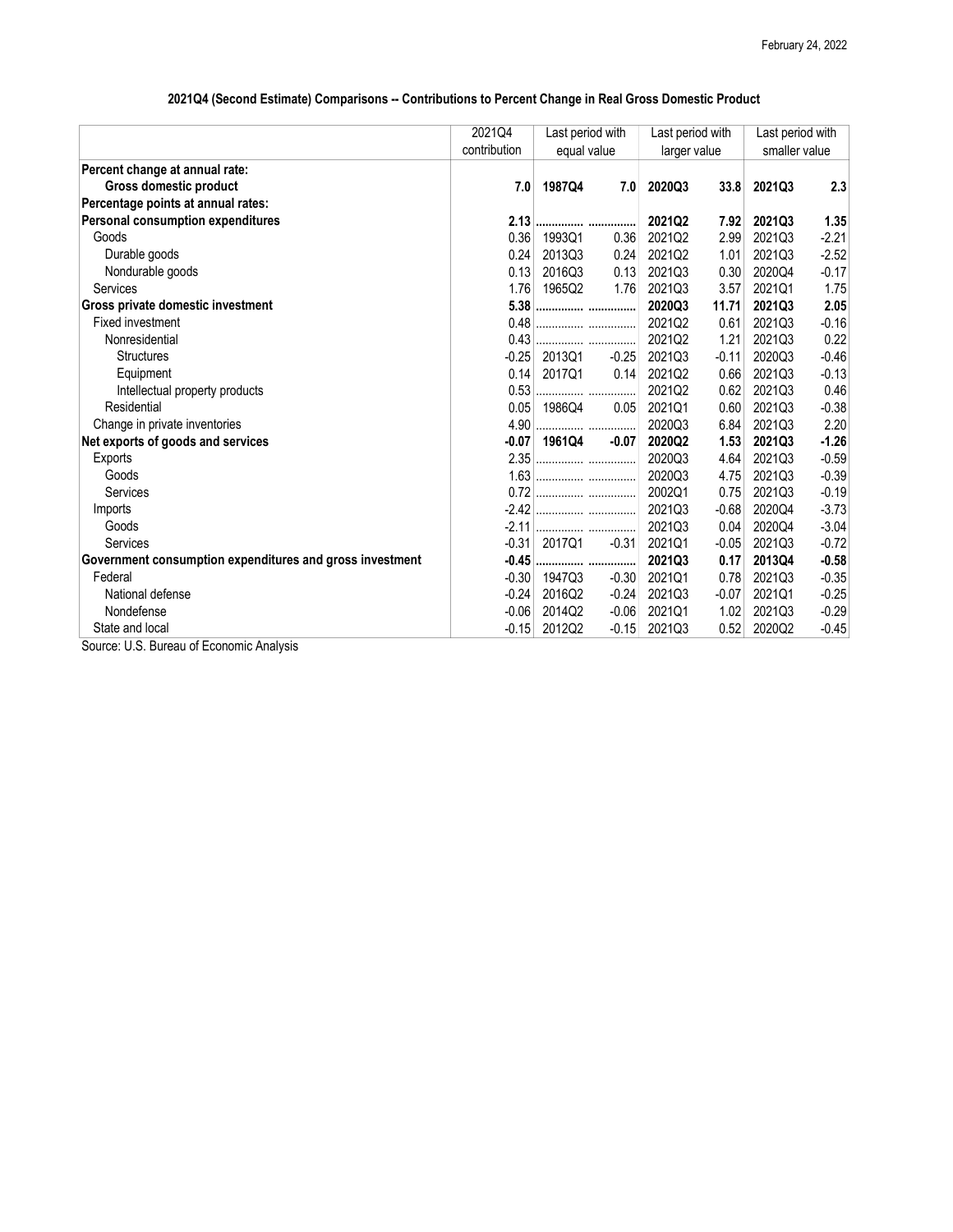## 2021 (Second Estimate) Comparisons -- Percent Change from Preceding Period in Real Gross Domestic Product and Related Measures

[Percent]

|                                                          | 2021 %<br>change | Last period with<br>equal value |          | Last period with<br>larger value |        | Last period with<br>smaller value |         |
|----------------------------------------------------------|------------------|---------------------------------|----------|----------------------------------|--------|-----------------------------------|---------|
| Gross domestic product (GDP)                             |                  | 5.7                             |          | 1984                             | 7.2    | 2020                              | $-3.4$  |
| <b>Personal consumption expenditures</b>                 |                  | 7.9                             |          | 1946                             | 12.4   | 2020                              | $-3.8$  |
| Goods                                                    |                  |                                 |          | 1946                             | 18.5   | 2020                              | 4.6     |
| Durable goods                                            |                  |                                 |          | 1955                             | 21.3   | 2020                              | 7.7     |
| Nondurable goods                                         |                  |                                 |          | 1936                             | 11.4   | 2020                              | 3.1     |
| Services                                                 |                  |                                 |          | 1964                             | 5.9    | 2020                              | $-7.5$  |
| Gross private domestic investment                        |                  |                                 |          | 2012                             | 11.0   | 2020                              | $-5.5$  |
| Fixed investment                                         | 7.8              | 1953 — 19                       | 7.8      | 2012                             | 10.0   | 2020                              | $-2.7$  |
| Nonresidential                                           |                  |                                 |          | 2012                             | 9.5    | 2020                              | $-5.3$  |
| <b>Structures</b>                                        |                  |                                 |          | 2019                             | 2.0    | 2020                              | $-12.5$ |
| Equipment                                                |                  |                                 |          | 2011                             | 13.4   | 2020                              | $-8.3$  |
| Intellectual property products                           |                  |                                 |          | 1999                             | 13.0   | 2020                              | 2.8     |
| Residential                                              | 9.1              | 2003                            | 9.1      | 2015                             | 10.2   | 2020                              | 6.8     |
| Change in private inventories                            |                  |                                 |          |                                  |        |                                   |         |
| Net exports of goods and services                        |                  |                                 |          |                                  |        |                                   |         |
| Exports                                                  |                  |                                 |          | 2011                             | 7.2    | 2020                              | $-13.6$ |
| Goods                                                    | 7.61             |                                 | 2005 7.6 | 2010                             | 15.1   | 2020                              | $-10.2$ |
| Services                                                 |                  |                                 |          | 2019                             | $-0.1$ | 2020                              | $-19.8$ |
| Imports                                                  |                  |                                 |          | 1984                             | 24.3   | 2020                              | $-8.9$  |
| Goods                                                    |                  |                                 |          | 2010                             | 15.4   | 2020                              | $-5.6$  |
| Services                                                 |                  |                                 |          | 2000                             | 12.7   | 2020                              | $-22.6$ |
| Government consumption expenditures and gross investment | 0.5              | 2017                            | 0.5      | 2020                             | 2.5    | 2014                              | $-0.9$  |
| Federal                                                  | 0.6              | 1974                            | 0.6      | 2020                             | 5.0    | 2017                              | 0.3     |
| National defense                                         | $-0.9$           | 2000                            | $-0.9$   | 2020                             | 2.9    | 2015                              | $-2.1$  |
| Nondefense                                               | 2.8              | 1997                            | 2.8      | 2020                             | 8.1    | 2019                              | 1.6     |
| State and local                                          | 0.4              | 2018                            | 0.4      | 2020                             | 0.9    | 2014                              | 0.2     |
| Addenda:                                                 |                  |                                 |          |                                  |        |                                   |         |
| Final sales of domestic product                          | 5.4              |                                 |          | 1978                             | 5.5    | 2020                              | $-2.9$  |
| Gross domestic purchases                                 | 6.9              | 1966                            | 6.9      | 1984                             | 8.7    | 2020                              | $-3.0$  |
| Final sales to domestic purchasers                       | 6.6              | 1951                            | 6.6      | 1984                             | 6.8    | 2020                              | $-2.5$  |
| Final sales to private domestic purchasers               | 7.9              | 1935                            | 7.9      | 1955                             | 8.5    | 2020                              | $-3.6$  |
|                                                          |                  |                                 |          |                                  |        |                                   |         |
| Gross domestic income (GDI)                              |                  |                                 |          |                                  |        |                                   |         |
| Average of GDP and GDI                                   |                  |                                 |          |                                  |        |                                   |         |
| Gross national product (GNP)                             |                  |                                 |          |                                  |        |                                   |         |
| Disposable personal income                               | 2.1              | 2011                            | 2.1      | 2020                             | 6.2    | 2016                              | 1.8     |
| <b>Current-dollar measures:</b><br><b>GDP</b>            |                  |                                 |          |                                  |        |                                   |         |
|                                                          | 10.1             | 1940                            | 10.1     | 1984                             | 11.1   | 2020                              | $-2.2$  |
| Final sales of domestic product                          |                  |                                 |          | 1981                             | 11.0   | 2020                              | $-1.6$  |
| Gross domestic purchases                                 |                  |                                 |          | 1984                             | 12.3   | 2020                              | $-1.9$  |
| Final sales to domestic purchasers                       |                  |                                 |          | 1981                             | 10.9   | 2020                              | $-1.3$  |
| Final sales to private domestic purchasers               |                  |                                 |          | 1979                             | 12.4   | 2020                              | $-2.4$  |
| <b>GDI</b>                                               |                  |                                 |          |                                  |        |                                   |         |
| Average of GDP and GDI<br><b>GNP</b>                     |                  |                                 |          |                                  |        |                                   |         |
|                                                          |                  |                                 |          |                                  |        |                                   |         |
| Disposable personal income                               | 6.1              | 1986                            | 6.1      | 2020                             | 7.5    | 2019                              | 3.8     |
| Chain-type price measures:                               |                  |                                 |          |                                  |        |                                   |         |
| Gross domestic purchases                                 | 3.9              | 1989                            | 3.9      | 1990                             | 4.0    | 2020                              | 1.2     |
| Gross domestic purchases excluding food and energy       |                  |                                 |          | 1990                             | 3.7    | 2020                              | 1.4     |
| <b>GDP</b>                                               |                  |                                 |          | 1982                             | 6.2    | 2020                              | 1.3     |
| GDP excluding food and energy                            | 3.7              | 1990                            | 3.7      | 1989                             | 3.8    | 2020                              | 1.5     |
| GDP implicit price deflator                              |                  |                                 |          | 1982                             | 6.2    | 2020                              | 1.2     |
| <b>PCE</b>                                               | 3.9              | 1988                            | 3.9      | 1990                             | 4.4    | 2020                              | 1.2     |
| PCE excluding food and energy                            |                  |                                 |          | 1991                             | 3.6    | 2020                              | 1.4     |
| Market-based PCE                                         |                  |                                 |          | 1991                             | 3.8    | 2020                              | 1.1     |
| Market-based PCE excluding food and energy               |                  |                                 |          | 1992                             | 3.3    | 2020                              | 1.3     |